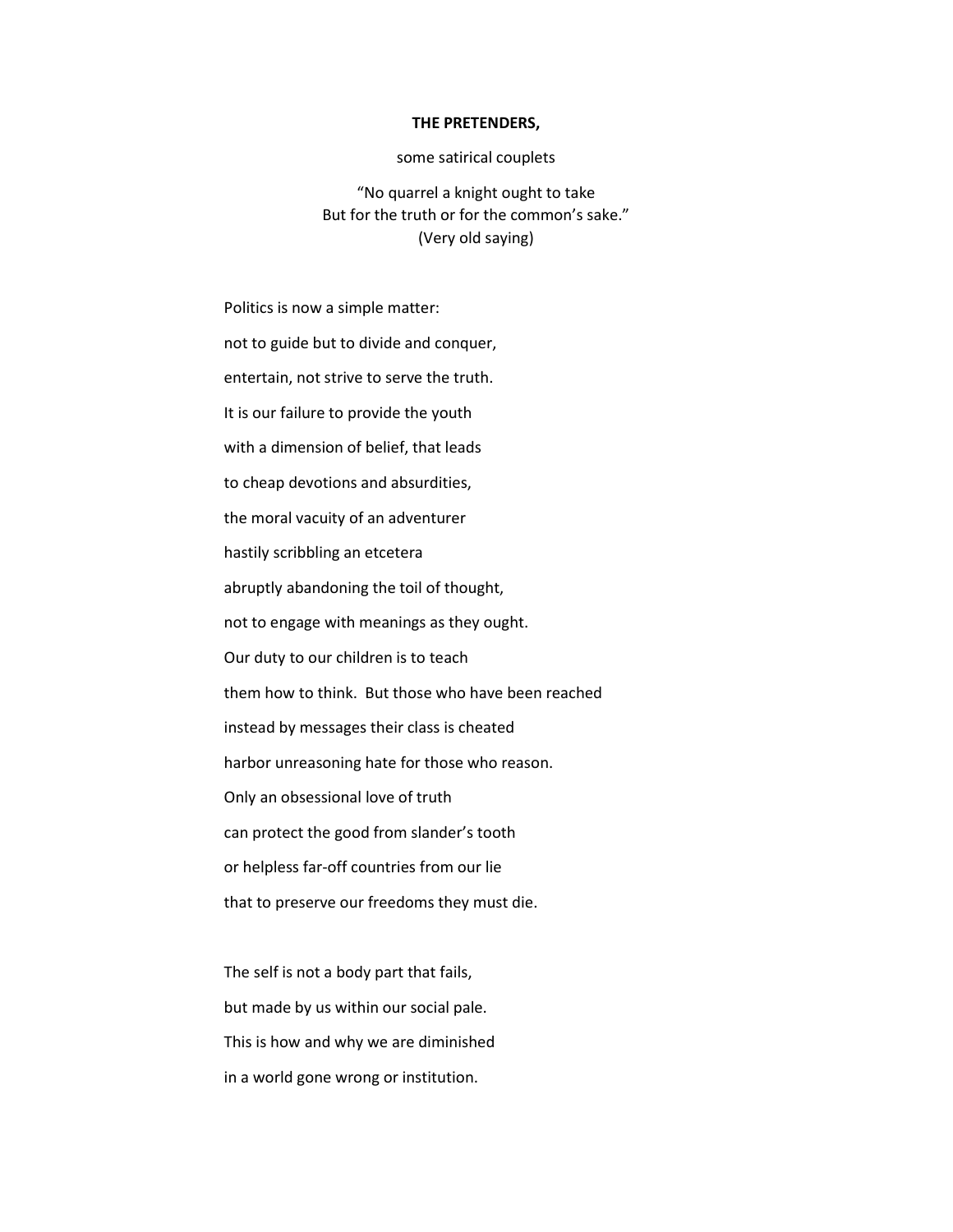A girl is to be given like a pet when old enough, each female hanky wet and every manly smile self-satisfied. When all the sentimental tears have dried, to fail is to succeed; it's hard to face a secondary sort of life with grace. At last a nag and scold, she undertakes a diet that mortifies the flesh and fakes her illnesses and moves beyond our caring. Should your life seem small and failures wearing, do not try to live another's life; your sense of self is how to be a wife.

Simple violence makes simple sorrow; evil is not natural but artful: exclude, disqualify, distinguish, lie, pretend, mislead, delay, twist and tie. To believe one thing as scientist but another as a man seems best. If the rules don't suit: just say No. The way to collapse the state: enact nothing new, fail to enforce what is, turn away from need, pretend to do your job and say what is expedient. News blackout meant, always, more than the clubbing of dissent. A fantasy that will not let us go: we will be cured if only they know how. In truth, if something serious befall, you will serve as research animal,